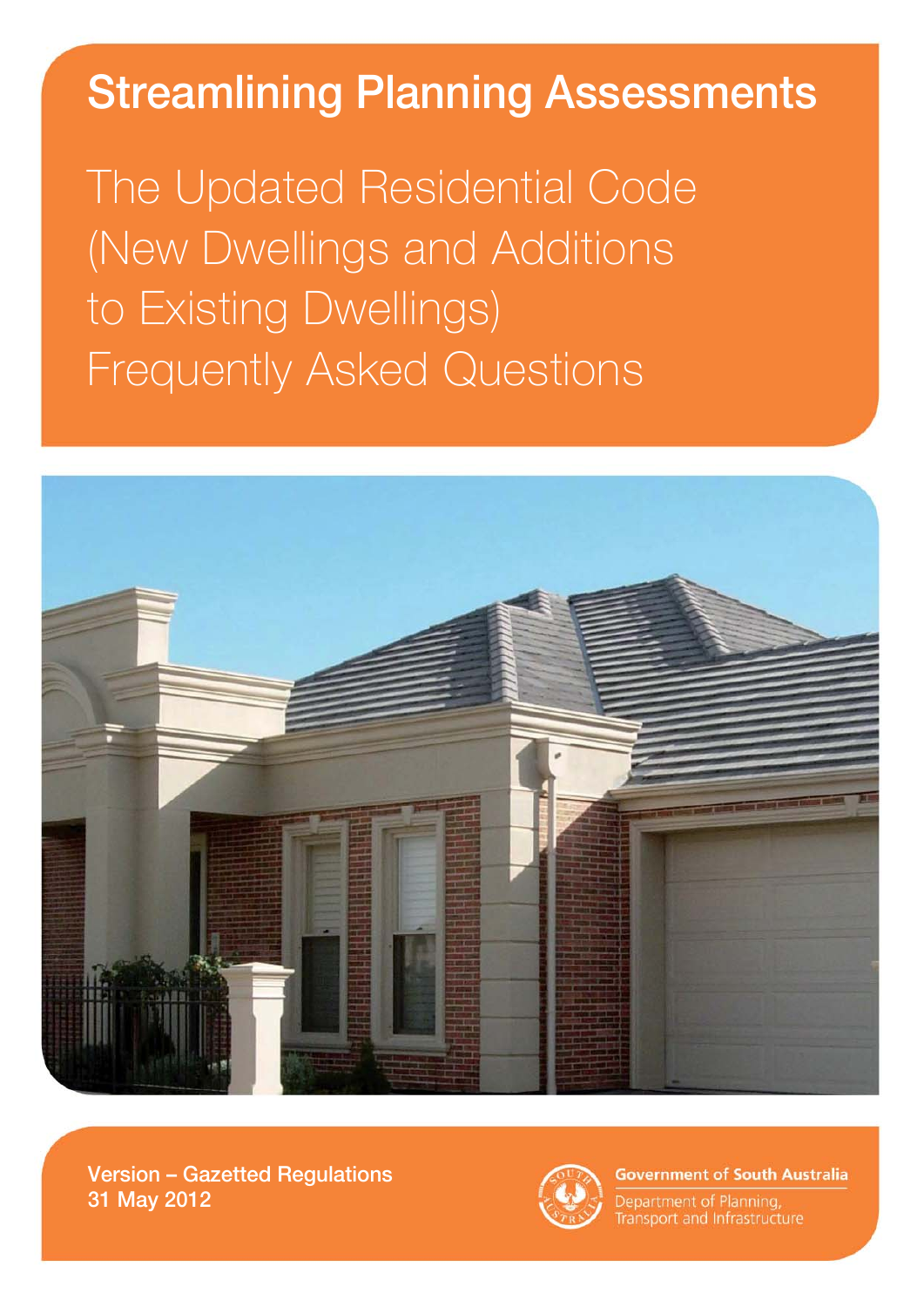



#### Where can I get information about the updated Code?

#### Go to **www.sa.gov.au/planning/rescode** for:

- $\rightarrow$  the Code, checklist and development application form
- $\rightarrow$  the Guide to all streamlined development proposals (eg. exempt development, development requiring building consent only, Code complying sheds, verandahs and carport, Code complying additions and alterations and Code Complying detached and semi-detached dwellings).
- $\rightarrow$  a link to the Regulations and current Gazette notices.

Your local Council will also be able to assist with copies of the Code and the development application form.

For further information:

- **Phone: 8303 0600**
- **Freecall country callers: 1800 352 224**

#### Can I get someone to come and speak at my organisation about the updated Code?

Yes. Please let us know what group you are part of, how many people you would like us to present to and when you would like us to present and for how long. We will do our best to arrange a time to come and speak to you, but if this is not possible, we will advise you of other events where the changes will be discussed.

#### What process has led to the updated Code and when will it apply?

The Code was introduced into the *Development Act, 1993* in March 2009. This occurred after release of a discussion paper on 10 June 2008, followed by a threemonth public consultation period which resulted in more than 150 submissions. The Code as introduced in March 2009 was informed by the feedback from the original consultation process, which included submissions from the Local Government Association, industry and professional groups.

The Department of Planning, Transport and Infrastructure has been reviewing the operation of the Code in order to maximise its benefits. As a result of additional peer review and local government and industry consultation, the Development (Residential Code) Variation Regulations 2012 to amend the Code provisions in the Development Regulations 2008 were gazetted on 31 May 2012.

The amendments are operational from 1 August 2012.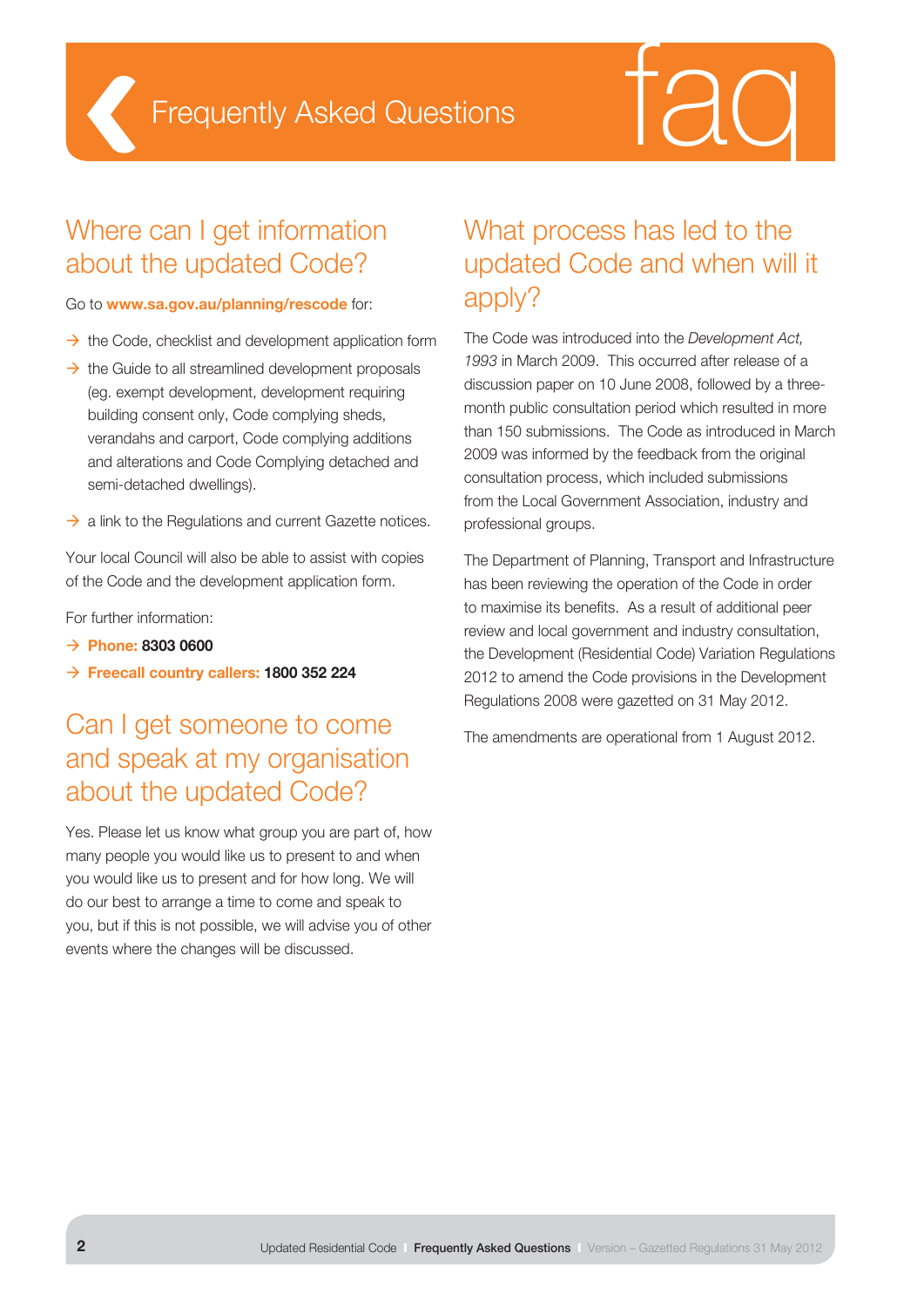

#### How has the Code been updated?

The updates to the Code provide clarity regarding coverage, information requirements, design requirements, definitions and terminology and create greater accountability. Some of the changes to the Code include:

- $\rightarrow$  clarity regarding flood management areas and exclusions from the Code
- $\rightarrow$  streamlining the assessment of new driveway crossovers (ie. design standards now provided within the Code)
- $\rightarrow$  ensuring that on site waste disposal systems are respected by new development
- $\rightarrow$  refining the design standards for contamination so as to better match the Environment Protection Act 1993
- $\rightarrow$  providing new definitions (eg. building line, primary street, relevant wall) and deletion of former definition (eg. attributable wall)
- $\rightarrow$  simplifying the assessment of the relevant site area and frontage when new sites are proposed (eg. more than one dwelling)
- $\rightarrow$  refining design standards (eg. walls on boundaries, driveway gradients, cut and fill, balconies)
- $\rightarrow$  reducing the information requirements to be lodged with an application
- $\rightarrow$  introducing a designated Code development application form.

### Will the updated Code apply in my area?

The Code continues to apply to alterations and additions to existing homes and small backyard structures in most residential areas. The current residential areas where the Code applies to new homes has not changed. Maps of the determined areas can be accessed via the Department's website www.sa.gov.au/planning/rescode or from your local Council.

Will the Code apply to local heritage places, state heritage places, state heritage areas or historic conservation zones?

No.

#### Will the Code apply to contributory items?

No, these are located in Historic Conservation Zones where the Code does not apply.

#### Does the Code apply in a floodplain or area liable to inundation?

The Code applies in areas that are zoned for residential purposes. For any development application, the applicant must show that their development is protected from flooding by being situated above the minimum finished floor level specified by way of an ARI (Average Recurrence Interval) or AHD (Australian Height Datum) in the local Development Plan.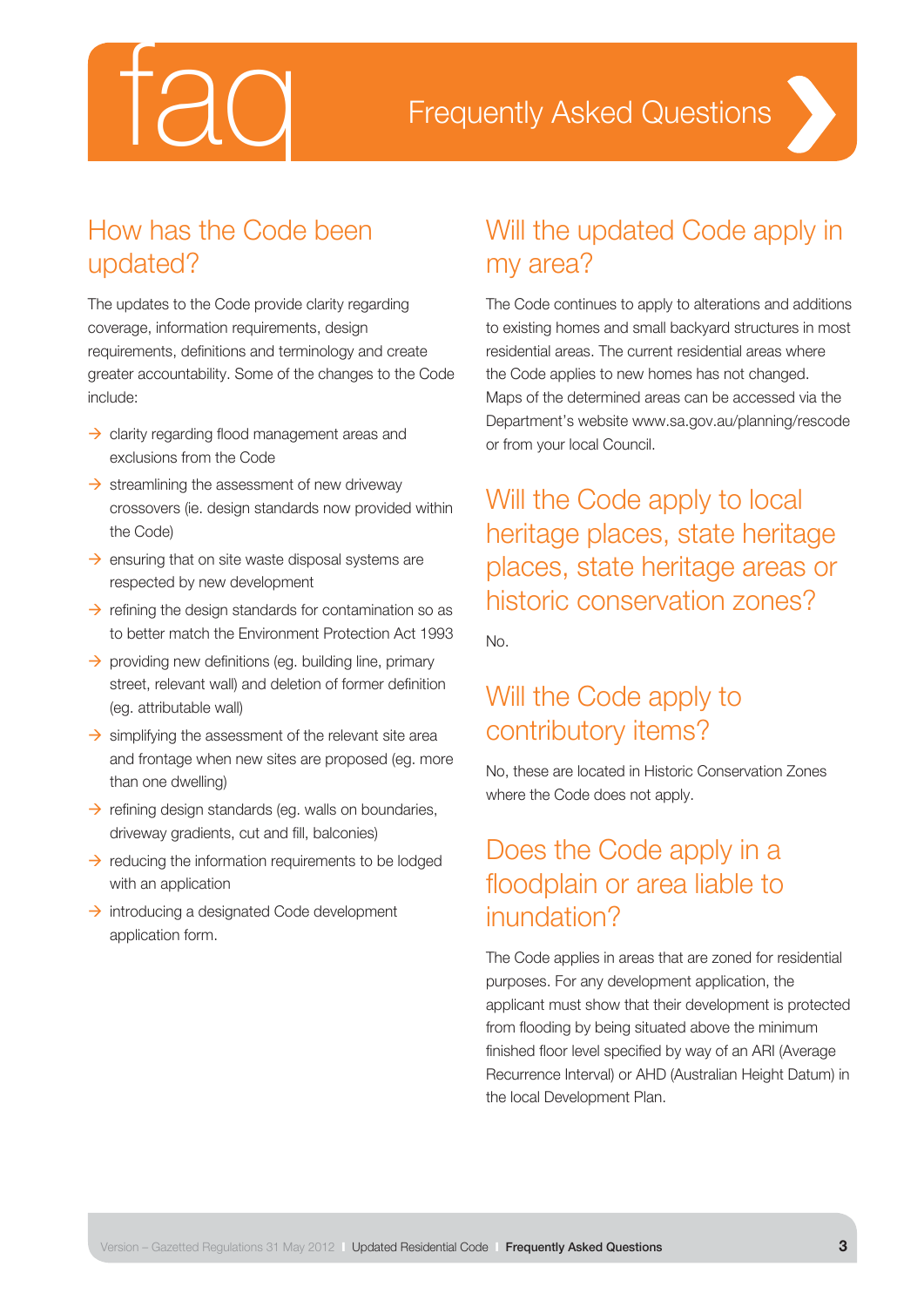



#### Does the Code apply in Bushfire Protection Areas?

The Code does not apply for any new homes located in High Bushfire Risk Areas or where the application would need to be referred to the Country Fire Service for decision.

#### Does the Code only apply to residential development?

Yes.

### Will public notification and appeal rights be lost?

No. Public notification rights and appeal rights for applicants and third parties will remain.

# What is exempt from the need to gain approval?

The list of development not requiring any approval ('exempt development') was expanded on 1 January 2009. The detailed list is available in the Guide to the Code. The updated Code has further refined aspects regarding the assessment of structures within areas subject to flooding or inundation.

# What does 'building rules consent only' mean?

The previous system required a planning consent and a building consent for all development, even if there are no planning aspects. The updated Code retains the category of development that only requires a building assessment to ensure the development is safe has been introduced. Larger sheds, larger water tanks, carports and garages will all be included in this new category. The detailed list is included in Guide to the Code. The updated Code has further refined aspects regarding the assessment of structures in relation to flooding, driveways, walls on boundaries, and cut and fill.

#### Do I still have to lodge a development application with my Council?

The information contained in the Guide to the Code outlines development that is "exempt", or needs "building consent only" or needs "both planning and building consent". Only exempt development does not need a development application.

For building consent only proposals you have the option of lodging your application with the Council or a private certifier (a person accredited to assess building applications), but the Council will still issue your final development approval before you can commence work.

For development that needs both planning and building consent you will still need to lodge an application with your Council.